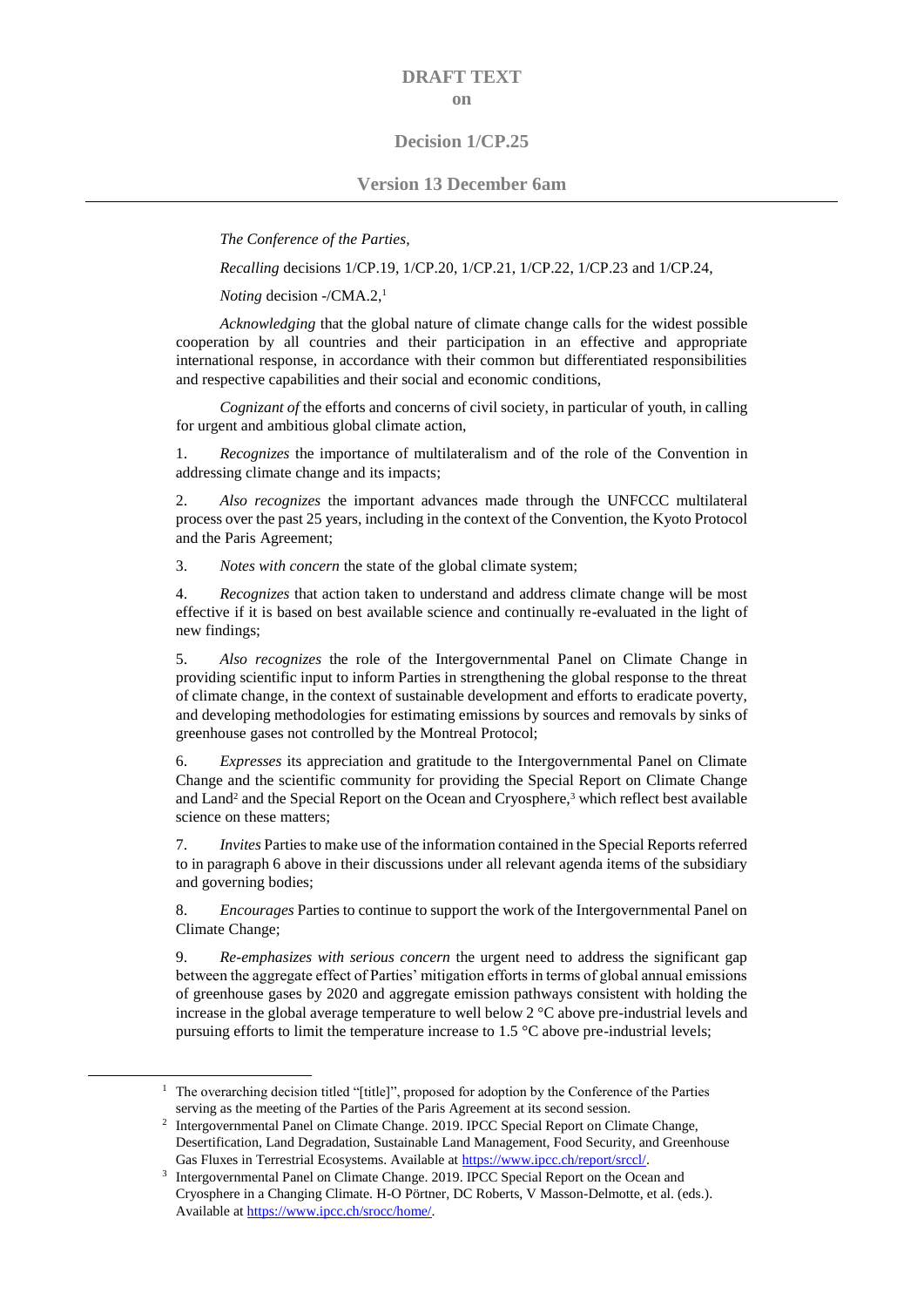10. *Acknowledges* the gaps in financial, technology and capacity-building support provided to developing country Parties for enhancing their national adaptation and mitigation efforts in the pre-2020 period;

11. *Stresses* the urgency of enhanced ambition in order to ensure the highest possible mitigation and adaptation efforts by all Parties;

12. *Recognizes* the urgent need to enhance the provision of finance, technology and capacity-building support by developed country Parties, in a predictable manner, to enable enhanced action by developing country Parties;

13. *Recalls* the commitment made by developed country Parties, in the context of meaningful mitigation action and transparency on implementation, to the goal of mobilizing jointly USD 100 billion per year by 2020 to address the needs of developing country Parties, 4 and *emphasizes* the increasing urgency of scaling up mobilized climate finance for adaptation and mitigation;

14.

Option 1. *Placeholder for acknowledging the outcomes on loss and damage*;

Option 2. *Invites* international entities, including financial institutions, to support efforts to address loss and damage associated with climate change impacts in developing countries;

15. *Underlines* the potential contribution of nature to addressing climate change and its impacts and the need to address biodiversity loss and climate change in an integrated manner;

16. *Notes* the need to take into account the imperatives of a just transition of the workforce and the creation of decent work and quality jobs;

17. *Takes note of* the 2018 and 2019 stocktakes on pre-2020 implementation and ambition; 5

18. *Notes* the efforts of Parties in relation to action and support in the pre-2020 period;

19. *Acknowledges* that the stocktakes in 2018 and 2019 helped to highlight and enhance understanding of gaps and efforts of Parties in relation to action and support in the pre-2020 period as well as of the work of the UNFCCC bodies in relation to that period;

20.

## Option 1

*No text*

### Option 2

*Pre2020 assessment to be integrated in the decision on the scope of the periodic review*

### Option 3

*Establishes* a two-year work programme on pre-2020 implementation and ambition under the Subsidiary Body for Implementation for identifying progress and gaps in mitigation, adaptation, financial support, technology development and transfer, and capacitybuilding in relation to the pre-2020 commitments of developed country Parties, and for making arrangements to close those gaps;

### Option 4

-

*Requests* the Subsidiary Body for Implementation to hold, at its fifty-second (June 2020) to fifty-fifth (November 2021) sessions, round tables among Parties for sharing information on progress and gaps in relation to pre-2020 implementation and ambition; 6

*Requests* the secretariat to prepare a synthesis report by March 2022, on the basis of the outcomes of the round tables referred to in paragraph X above, submissions from Parties,

<sup>4</sup> Decision 1/CP.16, para. 98.

<sup>5</sup> Se[e https://unfccc.int/topics/pre-2020.](https://unfccc.int/topics/pre-2020) 

<sup>6</sup> See decision 1/CP.19, paras. 3–4.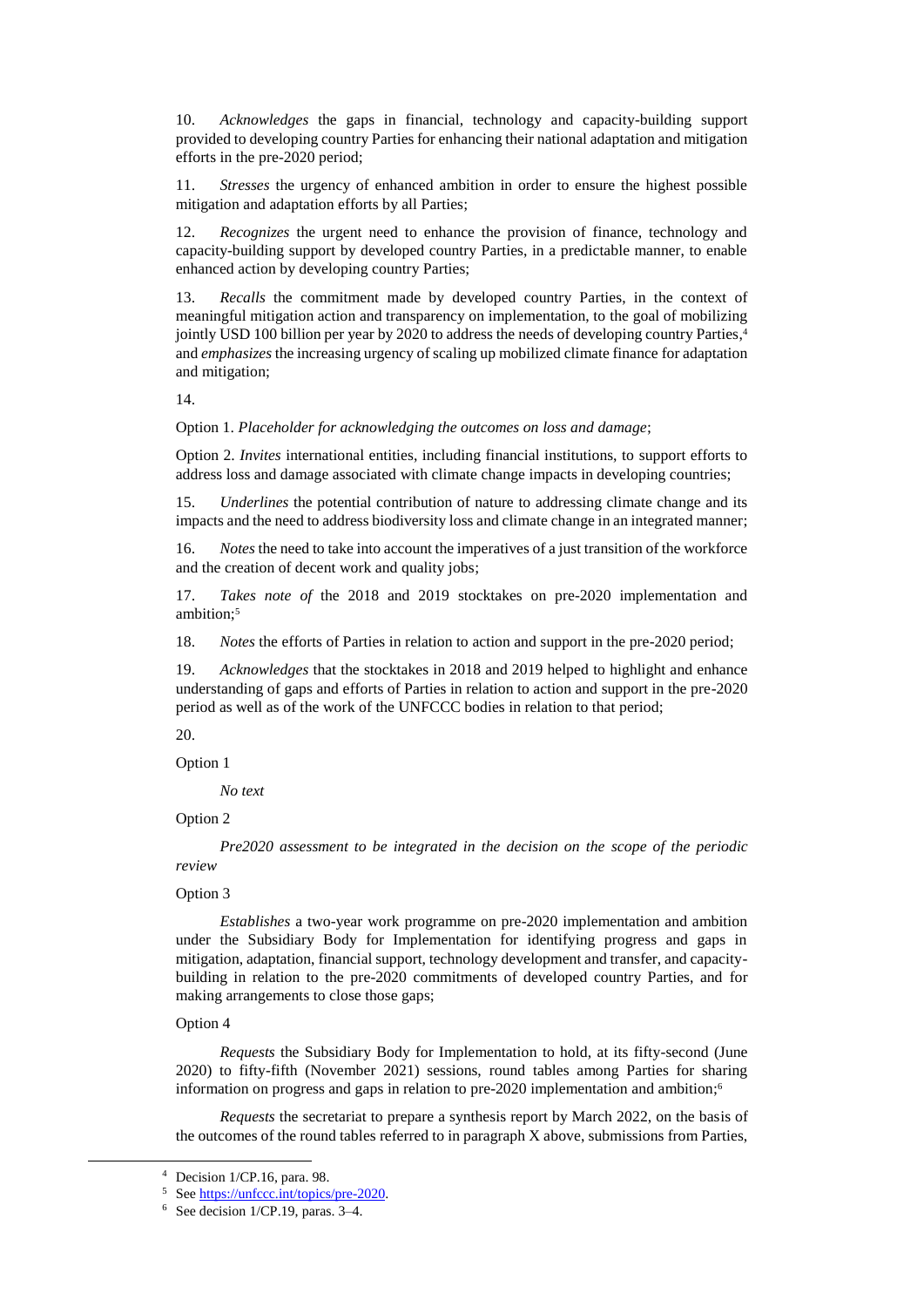and any relevant information from Parties, constituted bodies and forums under the Convention and other institutions and organizations, summarizing the progress of Parties and gaps and measures to close them in relation to pre-2020 implementation and ambition, to serve as input to the second periodic review and the first global stocktake;

21. *Recognizes* that future climate-related risks would be reduced by upscaling and accelerating far-reaching, multilevel and cross-sectoral climate mitigation and through incremental and transformational adaptation alike;

22. *Takes note of* the willingness of Parties and non-Party stakeholders to include climate considerations in sectoral action and *encourages* all to do so;

23. *Calls for* increased cooperative climate action across all sectors through a broad portfolio of adaptation and mitigation options and significant upscaling of investment;

24. *Commends* the President of the Conference of the Parties at its twenty-fifth session for convening high-level ministerial events at the session, aimed at improving climate action, especially with regard to agriculture, energy, finance and science;

25. *Notes with appreciation* the organization by the President of the Conference of the Parties at its twenty-fifth session of a ministerial dialogue on adaptation ambition, which exemplified the broad support to, and high-level engagement among Parties on, enhanced adaptation action;

26. *Welcomes* the initiative of the United Nations Secretary-General to convene the 2019 Climate Action Summit, which helped to build momentum in enhancing global ambition;

27. *Expresses appreciation* to the Parties and non-Party stakeholders that announced voluntary initiatives and coalitions at the Summit referred to in paragraph 26 above as well as to those that led and joined such initiatives and coalitions;

28. *Acknowledges* the important role that non-Party stakeholders play in fulfilling the objective of the Convention and the goals of the Paris Agreement, in particular by supporting Parties in reducing emissions and adapting to the adverse effects of climate change;

29. *Welcomes* the continuation of the Marrakech Partnership for Global Climate Action, aimed at furthering the implementation of the Convention and the Paris Agreement by enhancing voluntary action on near-term mitigation and adaptation;

30. *Decides* to continue to appoint high-level champions for 2021–2025<sup>7</sup> and to continue convening annually a high-level event together with the Executive Secretary and the incumbent and incoming Presidents of the Conference of the Parties;

31. *Requests* the high-level champions to explore how to improve the work under the Marrakech Partnership for Global Climate Action for enhancing ambition taking into account feedback from Parties and non-Party stakeholders;

32. *Also requests* the secretariat to continue engaging with non-Party stakeholders and enhancing the effectiveness of the Non-State Actor Zone for Climate Action platform with a view to increasing ambition and the tracking of voluntary action;

33. *Acknowledges* the efforts of the President of the Conference of the Parties at its twenty-fifth session to highlight the importance of the ocean, including as an integral part of the Earth's climate system;

34. *Emphasizes* the importance of ensuring the integrity of ocean and coastal ecosystems, in line with the Convention and the Paris Agreement, and their interdependence with terrestrial ecosystems;

35. *Requests* the Chair of the Subsidiary Body for Scientific and Technological Advice to convene at its fifty-second session a dialogue on the ocean and climate change to consider, in a holistic and integrated manner, how to strengthen mitigation and adaptation action in this context;

-

<sup>7</sup> In accordance with decision 1/CP.21, para. 122(c).